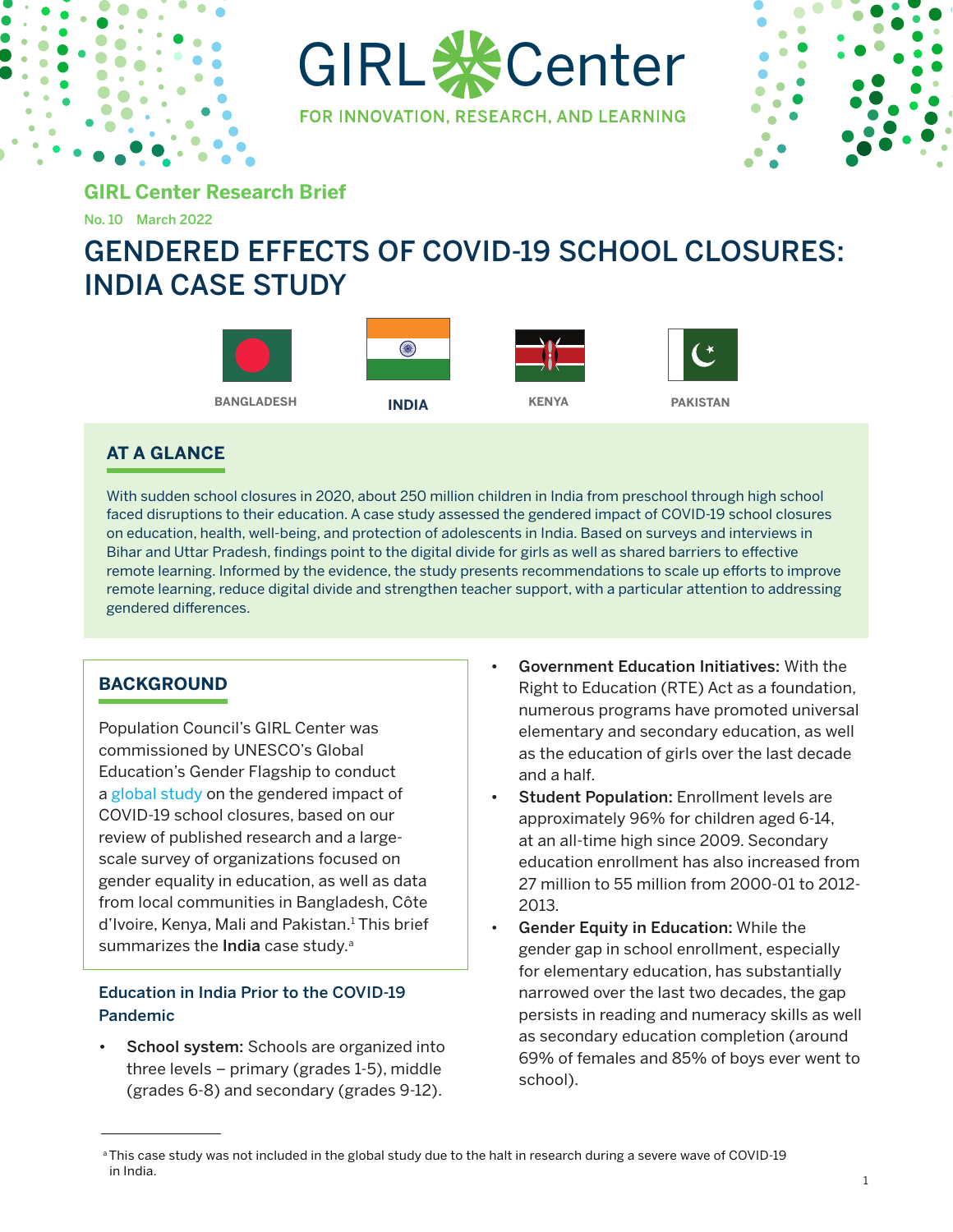#### **FIGURE 1. TIMELINE OF SCHOOL CLOSURES AND RE-OPENINGS IN INDIA DURING COVID-19**



## COVID-19 School Closures

With sudden school closures in 2020, about 250 million children from preschool through high school faced disruptions to their education (Figure 1). In response, e-portals such as *Disksha*, *e-Pathshala*, and, National Repository of Open Educational Resources (NROER) were created to facilitate remote learning, in addition to the government's television and radio broadcast of lessons to reach populations without digital media access. Despite efforts, a mere 18% of children in rural areas enrolled in government schools have accessed the video recordings, and 8% have attended live online classes.2 Participation in live online classes among rural children in private schools is slightly higher at 18%.<sup>2</sup> Furthermore, the proportion of children aged 6 to 10 that are out of school increased from 2% to 5% between 2018 and 2020.<sup>2</sup>

Many state governments have issued a vaccine mandate for all teachers and school staff as well as their families. Recently the Ministry of Education finalized guidelines for safe school re-opening, including regular handwashing and safe hygiene practices, physical distancing, reduced number of students in class through shifts. Online classes remain an option for students who do not wish to attend in-person classes.3

## Case Study

The case study was based on telephone surveys conducted using an existing cohort study of adolescents and young adults (UDAYA) in Bihar and Uttar Pradesh. In-depth interviews were

conducted with adolescent boys and girls from households included in the UDAYA study, in age groups of 10-14 and 15-19. Parents, teachers, and other community stakeholders were also interviewed for their perspectives on education, health, well-being, and protection.

# **GENDERED EFFECTS ON LEARNING AND NON-EDUCATION OUTCOMES**

# Pre-existing Gender Expectations, Disparities and Limitations

- Access to digital learning materials was not uniform for girls and boys. Households with boys and girls who were studying had better access compared to households with only boys, and households with only girls were lowest in reporting continued learning online (Figure 2).
- There was a significant digital divide among boys and girls in access and usage. Similar gap was present in the use of high-tech tools for younger, rural students, and those from government schools.4 Most students reported that they had accessed the material from group messaging apps whenever they had access to mobile phones.
- Girls reported increased burden of household chores as they were expected to help with domestic chores if they are at home. Boys did not report experiencing this, but recognized increased burden for their sisters. Few girls reported that they could not attend classes as they had to work in the morning hours.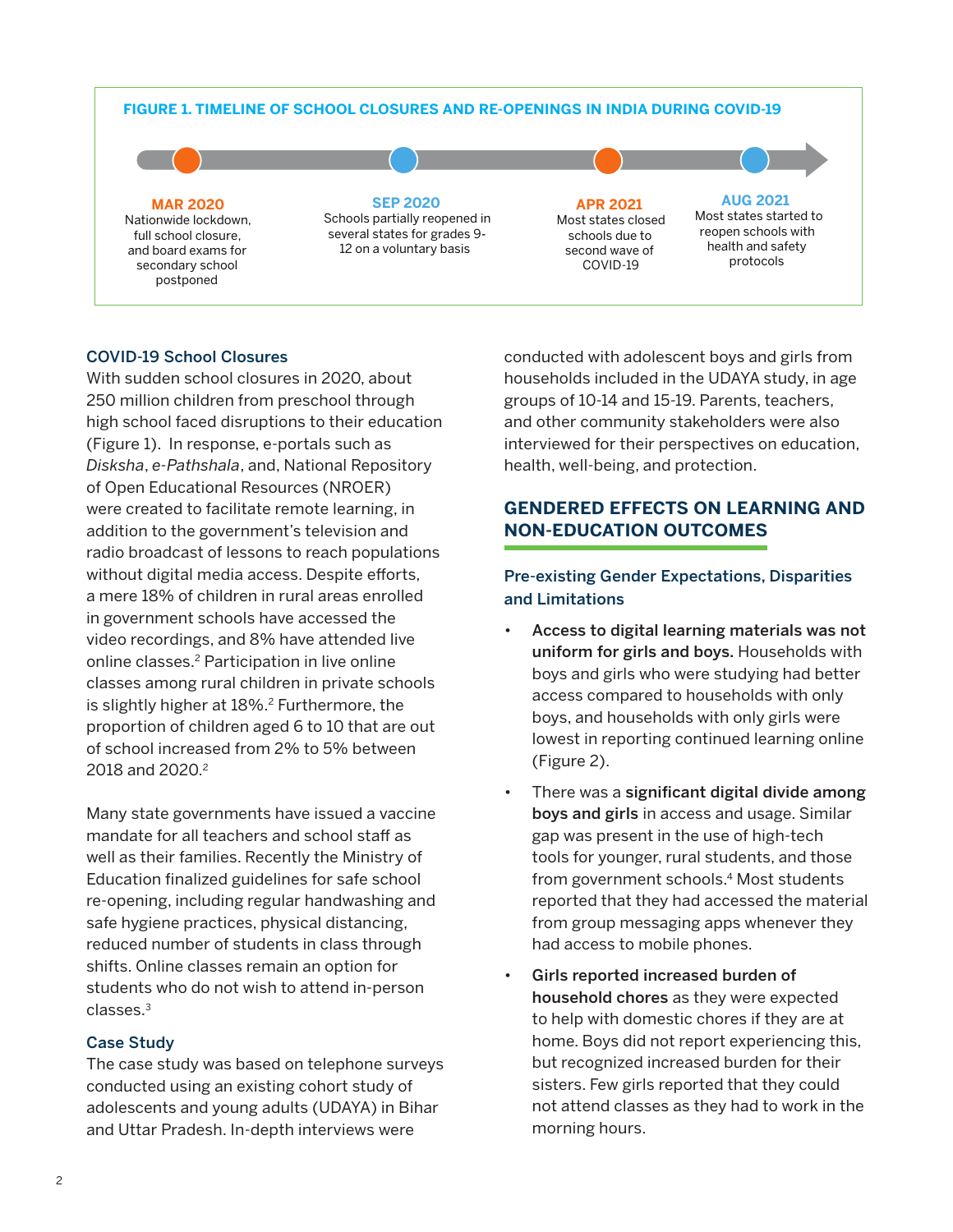

#### **FIGURE 3. VARIOUS MODES OF STUDY ADOPTED BY STUDENTS DURING LOCKDOWN, BIHAR AND UTTAR PRADESH, 2020**

|                   | o                  |                       |                     |                                   |
|-------------------|--------------------|-----------------------|---------------------|-----------------------------------|
| 88%<br>Self-study | 13%<br>Mobile apps | 5%<br>Online teachers | 4%<br>Home tutoring | 1%<br>TV program<br>by Government |

Source: Population Council telephonic survey, May 2020.

• Many girls reported difficulties understanding the lesson shared on WhatsApp messages, in addition to not being able to attend online classes. On the other hand, many boys reported that they were receiving private tutoring to aid with their studies and lessons. No girls reported being tutored during the COVID-19 school closures, though few adolescent girls reported that their teachers, parents or elder siblings helped them in their studies.

## **GENERAL EFFECTS ON LEARNING AND NON-EDUCATION OUTCOMES**

#### Continuation of learning

• Only about one-fifth of households reported that their children used digital modes to continue their studies. Most of these households (81%) reported that students were self-studying, while 13% reported studying via mobile applications

such as YouTube, Facebook, and WhatsApp. Only few reported that attending online classes conducted by their teachers, home tutoring, or government TV programs (Figure 3).

Students from urban areas and wealthier households were more likely to use digital modes compared to their rural and poorer counterparts. Children from marginalized groups in terms of their socio-economic backgrounds were the most impacted by the digital divide.

*"Online learning is not successful in the villages but the children in cities are studying online. Children in villages don't have the smartphone for studies. There is just one phone at home and which they get in the evening, so they get homework through WhatsApp only…and they get it for very little time."* (Female teacher aged 59 years, Uttar Pradesh)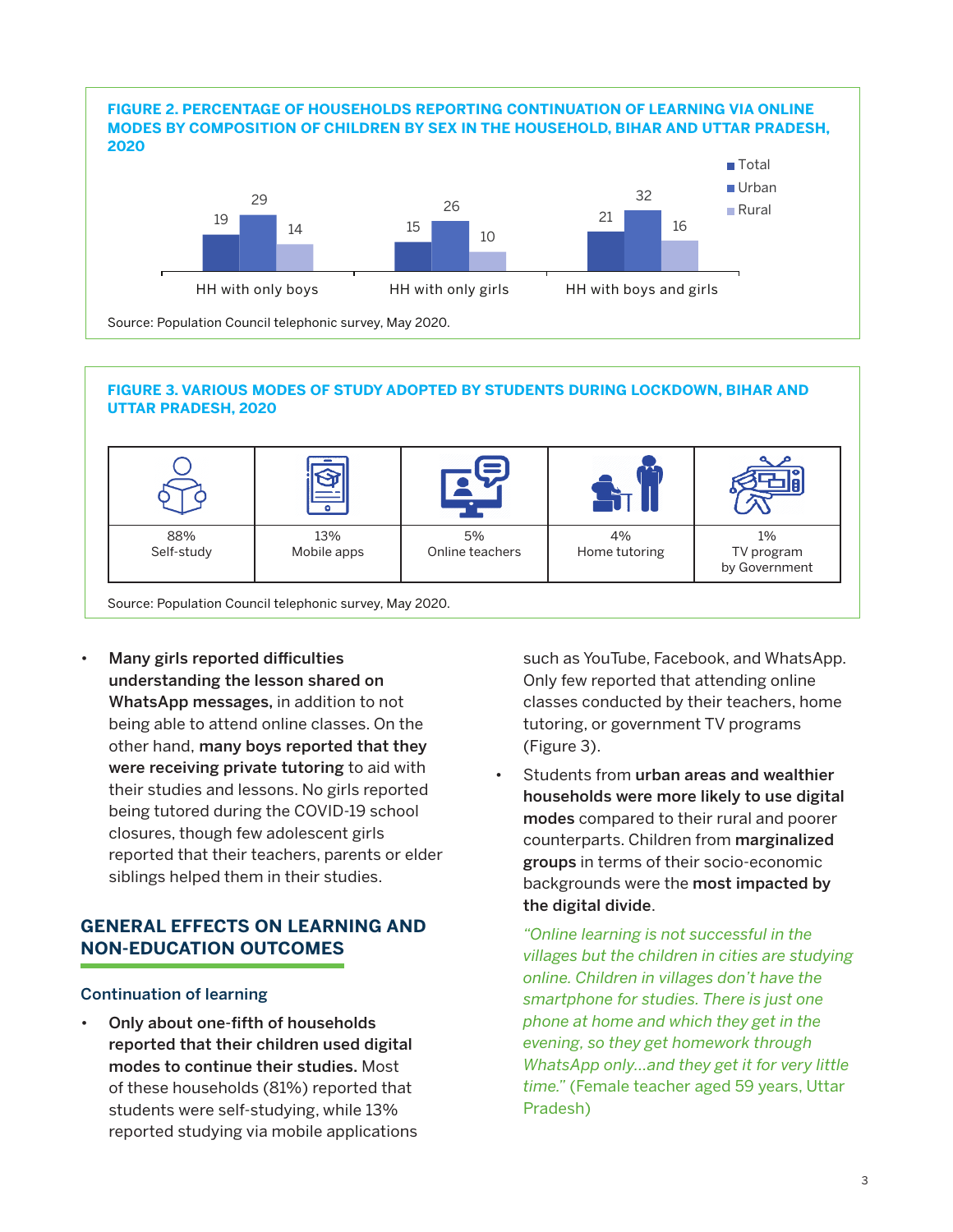

Photo credit: UNICEF.

#### **Barriers**

- Poor internet network coverage, as reported by teachers, parents, and adolescents, was also a significant barrier to attending online classes.
- Logistical issues were also a challenge for many adolescents, especially for marginalized groups, including lack of notebooks and pens, as well as availability of rooms or other places to attend online classes.
- Most teachers raised concern regarding poor attendance of students and inactive participation in online classes. Lack of technical knowledge among teachers as well as students hindered access to online portals, though there were various government initiatives undertaken to help students and teachers.

## Perceived impact on learning and returning to school

Most parents were concerned about not being able to attend online classes due to lack of digital access, but given economic hardships at home, there was little recognition of learning loss and many were fine with school promotion without exams.

- Most adolescents, parents, and teachers were keen for safe school re-opening, there were several noted concerns by teachers and parents but being in school is an utmost happy place for children not just for their education but also socializing with friends.
- Teachers have been guided to monitor children who need attention or extra help. Educators also mentioned employing innovative methods in few schools by setting up in-person classes in community spaces for children without digital access *(Mohalla classes)*.

#### Effects on non-education outcomes

- Most adolescents did not report any health issues, but few reported being in stress due to disrupted studies during COVID-19 school closures.
- Some expressed challenges related to food security, nutrition, as well as economic livelihoods.

*"We have our own farm of wheat and rice, but we have to buy pulses, oil etc. When my brother applied for job, he got a job in March'20; he got half months' salary or maybe not even half. So, we had faced*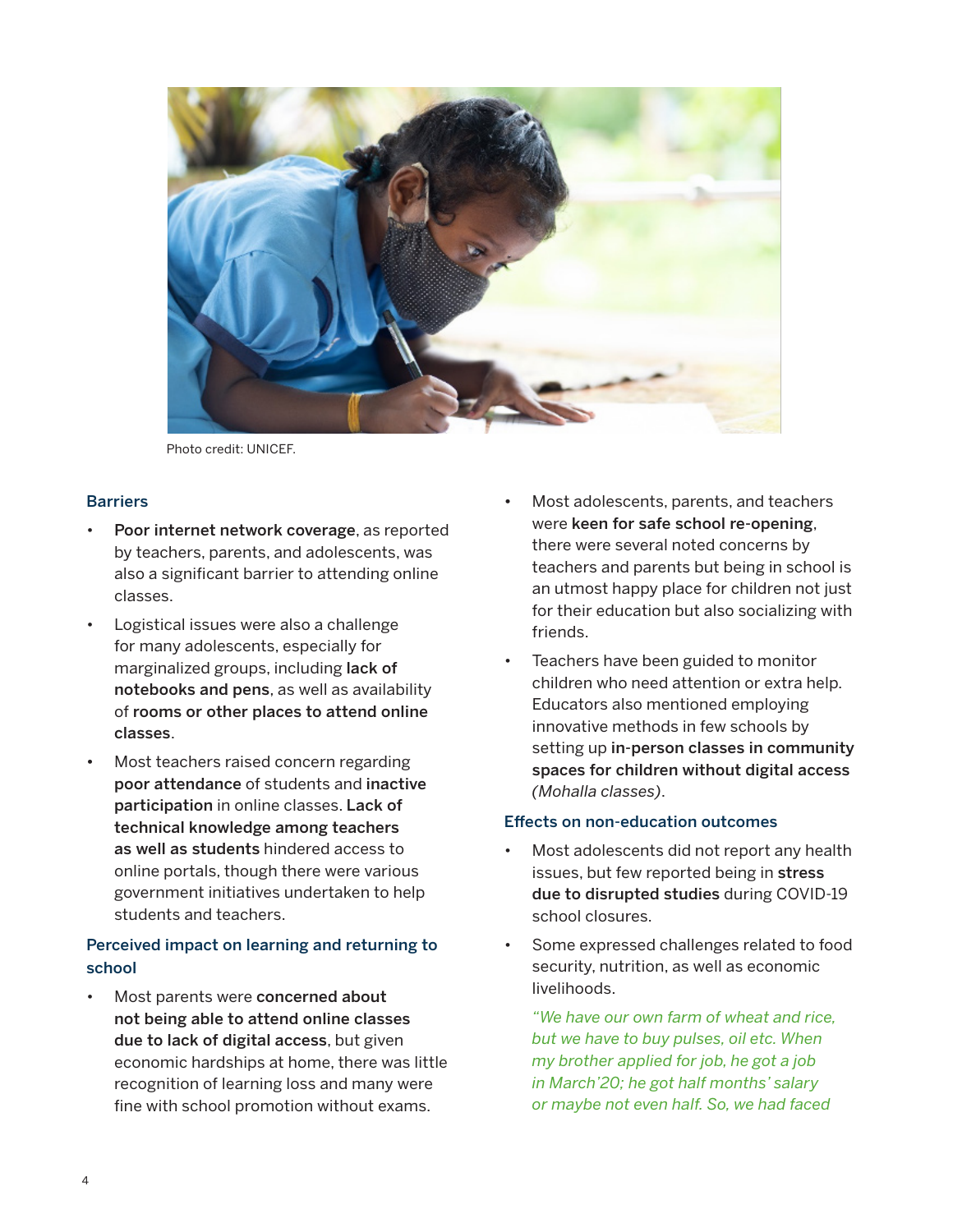*problems in buying the things"*(Girl aged 18 years, Uttar Pradesh)

*"There was too much of loss in [our] farm as father could not go to the farm, he could not spray the medicine. My father wasn't going for work and if he will not go to work, how would we get to eat.* (Boy aged 12 years, Uttar Pradesh)

## **PERCEIVED SOLUTIONS FOR RE-OPENING AND RETENTION**

Students, parents, teachers, and other education stakeholders reflected on potential solutions for school re-opening and retention in general, without specific consideration for gender differentials.

- Assess students for likely dropouts and provide counselling for their parents.
- Conduct alternative small group sessions or classes in open community spaces, as piloted in few districts of Uttar Pradesh.
- Mandate adherence to guidelines for hygiene, mask use, and social distancing for school re-opening.
- Improve and promote low tech solutions like television or radio to reach marginalized groups. While the government adopted such initiatives, adolescents and parents did not report utilizing these platforms.

## **RECOMMENDATIONS FOR THE GOVERNMENT AND STAKEHOLDERS**

- Scale up efforts for remote learning adopted by the government like e-portals, e-libraries, and televised classes.
- Adopt measures to reduce the digital divide to mitigate the risk of school dropout, especially for students from poorer and rural households as well as marginalized populations.
- Introduce needs-based incentives to promote remote learning, such as smartphones and free data bundles.
- Adopt hybrid learning methods as a routine for government schools, in conjunction with ongoing school re-openings with COVID-19 health and safety guidelines.
- Prioritize ICT support for teachers and aid teachers in adopting new technologies essential to create a conducive learning environment.
- Regularly assess student learning needs and facilitate remedial teaching to minimize loss in learning.

## **REFERENCES**

- 1. UNESCO. 2021. "When Schools Shut: Gendered Impacts of COVID-19 School Closures." Paris: United Nations Educational, Scientific, and Cultural Organization. [https://unesdoc.unesco.](https://unesdoc.unesco.org/ark:/48223/pf0000379270) [org/ark:/48223/pf0000379270](https://unesdoc.unesco.org/ark:/48223/pf0000379270).
- 2. ASER. 2021. *Annual Status of Education Report (Rural) 2020 Wave 1*. New Delhi: ASER.
- 3. Bahl, D., Bassi, S. and Arora, M. 2021. "The Impact of COVID-19 on Children and Adolescents: Early Evidence in India," *ORF Issue Brief No. 448*, Observer Research Foundation.
- 4. United Nations Children's Fund (UNICEF). 2021. "Rapid Assessment of Learning During School Closures in the Context of COVID-19." New Delhi: UNICEF.